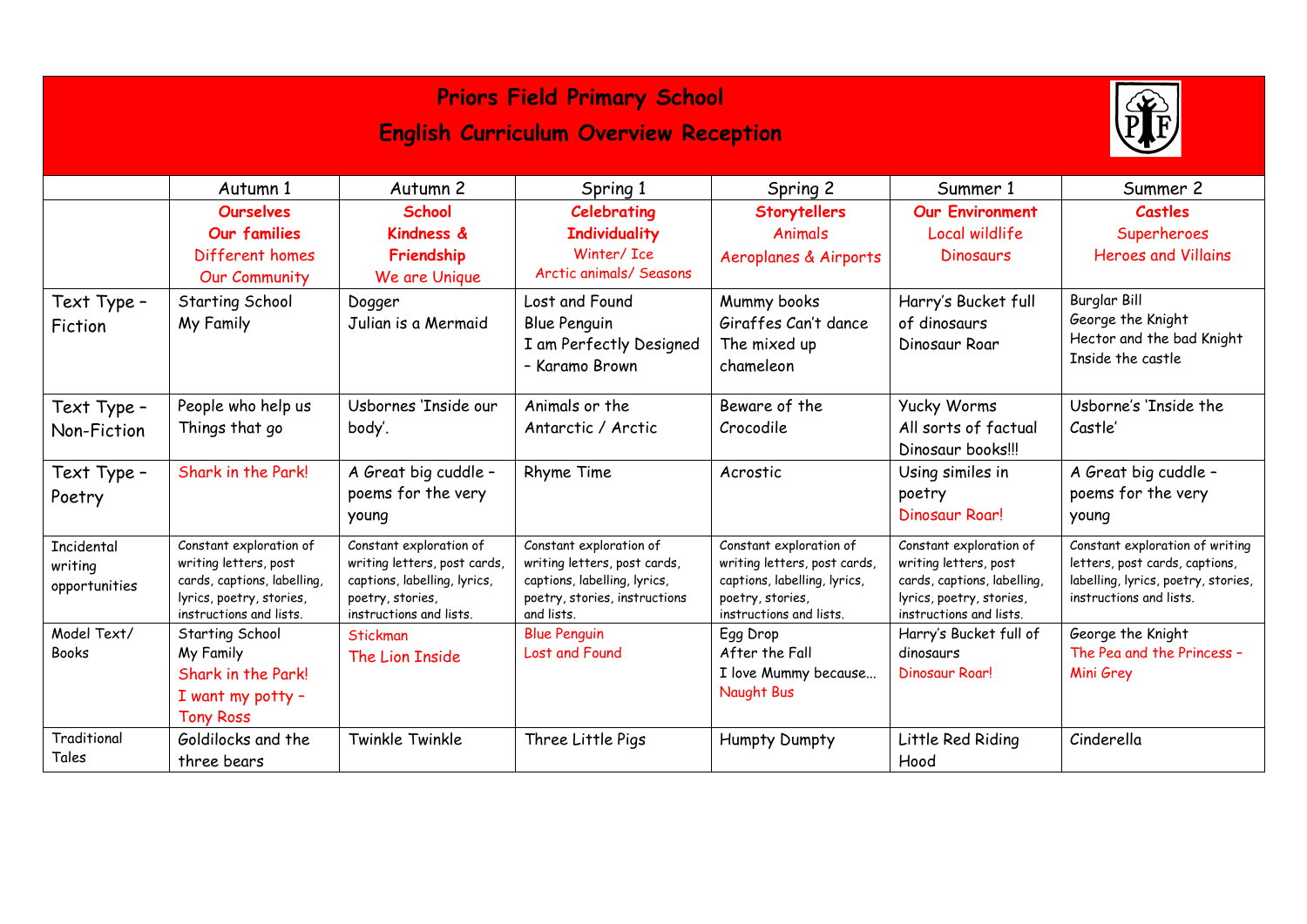| <b>Priors Field Primary School</b>        |                                                                                                                     |                                                                                                                                                                              |                                                                                          |                                                                                         |                                                                                                                                                                                                                           |                                                                                                                                                                                                     |  |
|-------------------------------------------|---------------------------------------------------------------------------------------------------------------------|------------------------------------------------------------------------------------------------------------------------------------------------------------------------------|------------------------------------------------------------------------------------------|-----------------------------------------------------------------------------------------|---------------------------------------------------------------------------------------------------------------------------------------------------------------------------------------------------------------------------|-----------------------------------------------------------------------------------------------------------------------------------------------------------------------------------------------------|--|
| <b>English Curriculum Overview Year 1</b> |                                                                                                                     |                                                                                                                                                                              |                                                                                          |                                                                                         |                                                                                                                                                                                                                           |                                                                                                                                                                                                     |  |
|                                           | Autumn 1                                                                                                            | Autumn 2                                                                                                                                                                     | Spring 1                                                                                 | Spring 2                                                                                | Summer 1                                                                                                                                                                                                                  | Summer 2                                                                                                                                                                                            |  |
|                                           | A Toy Story                                                                                                         | <b>Hairy Tales and</b><br><b>Nursery Rhymes</b>                                                                                                                              | <b>Cosmic Galaxy</b>                                                                     | Down at the bottom of<br>the garden                                                     | <b>Beach Odyssey</b>                                                                                                                                                                                                      | <b>Enchanted Forest</b>                                                                                                                                                                             |  |
| Text Type -<br>Fiction                    | Story structure<br>/planning/text<br>mapping skills intro                                                           | <b>Traditional Tale</b>                                                                                                                                                      | Quest/fantasy                                                                            | <b>Warning Tale</b>                                                                     | Finding Tale                                                                                                                                                                                                              | Fantasy /journey story                                                                                                                                                                              |  |
| Text Type -<br>Non-Fiction                | <b>Information Text-</b><br>labels, lists, captions<br>Instructions - How to<br>make a split pin person             | Informal letter<br>writing /address<br>Recount - Christmas<br>Performance                                                                                                    | Information text - aliens                                                                | Instructions - How to<br>plant a seed<br>Information text -<br>badgers/rabbits          | <b>Information Text-</b><br>Grace Darling                                                                                                                                                                                 | <b>Information Text</b><br>labels, captions                                                                                                                                                         |  |
| Text Type -<br>Poetry                     |                                                                                                                     | Nursery Rhymes<br>Perform a rhyming<br>poem                                                                                                                                  | Space poems                                                                              | Shape Poems                                                                             | Humorous Poems<br>Patterned poems                                                                                                                                                                                         | Recipe - potions                                                                                                                                                                                    |  |
| Incidental<br>writing<br>opportunities    | Recount - St John's<br>visit                                                                                        | Labels<br>Christmas story                                                                                                                                                    | Letter to NASA<br>Making Aliens - phonic link<br>with write up Recount visit             | Letter to Mr<br>McGregor/from Mr<br>McGregor                                            | Recipe                                                                                                                                                                                                                    | Describing the<br>Environmental Area                                                                                                                                                                |  |
| Model Text/<br><b>Books</b>               | Lost in the Toy Museum<br>The Teddy Robber<br><b>Traction Man</b><br>History of toys books -<br>to use for research | Princess and the Pea-<br>Rachel Isadora<br>Gingerbread Man model<br>text by Pie Corbett<br>The Pea and the Princess<br>- Mini Grey<br>Jack and the Bakedbean<br><b>Stalk</b> | The Man on the Moon - Simon<br>Bartram<br>The Papaya that spoke<br>Lights on Cotton Rock | Peter Rabbit - adapted as<br>model<br>Information books - How to<br>look after a rabbit | Grandma Bird the Storm<br>Whale<br>(Cold task Billy's Bucket)<br>Dougal's Deep-Sea Diary<br>Sharing a Shell - Julia<br>Donaldson<br>Beach Odyssey T. Man<br>Research - geography<br>/history of seaside /Grace<br>Darling | Midsummer Night's Dream<br>Cold task - Wild Thing<br>Monkey See Monkey Do!<br>The Enchanted Wood -<br><b>Enid Blyton</b><br>Where the Wild Things<br>are<br>Research - William<br>Shakespeare facts |  |
| Traditional<br>Tales                      |                                                                                                                     | 3 Pigs<br>Goldilocks Jolly<br>Christmas Postman<br>Gingerbread Man                                                                                                           |                                                                                          | Fairy Tales week / Twisted<br>Tales<br>Magic Porridge Pot                               |                                                                                                                                                                                                                           |                                                                                                                                                                                                     |  |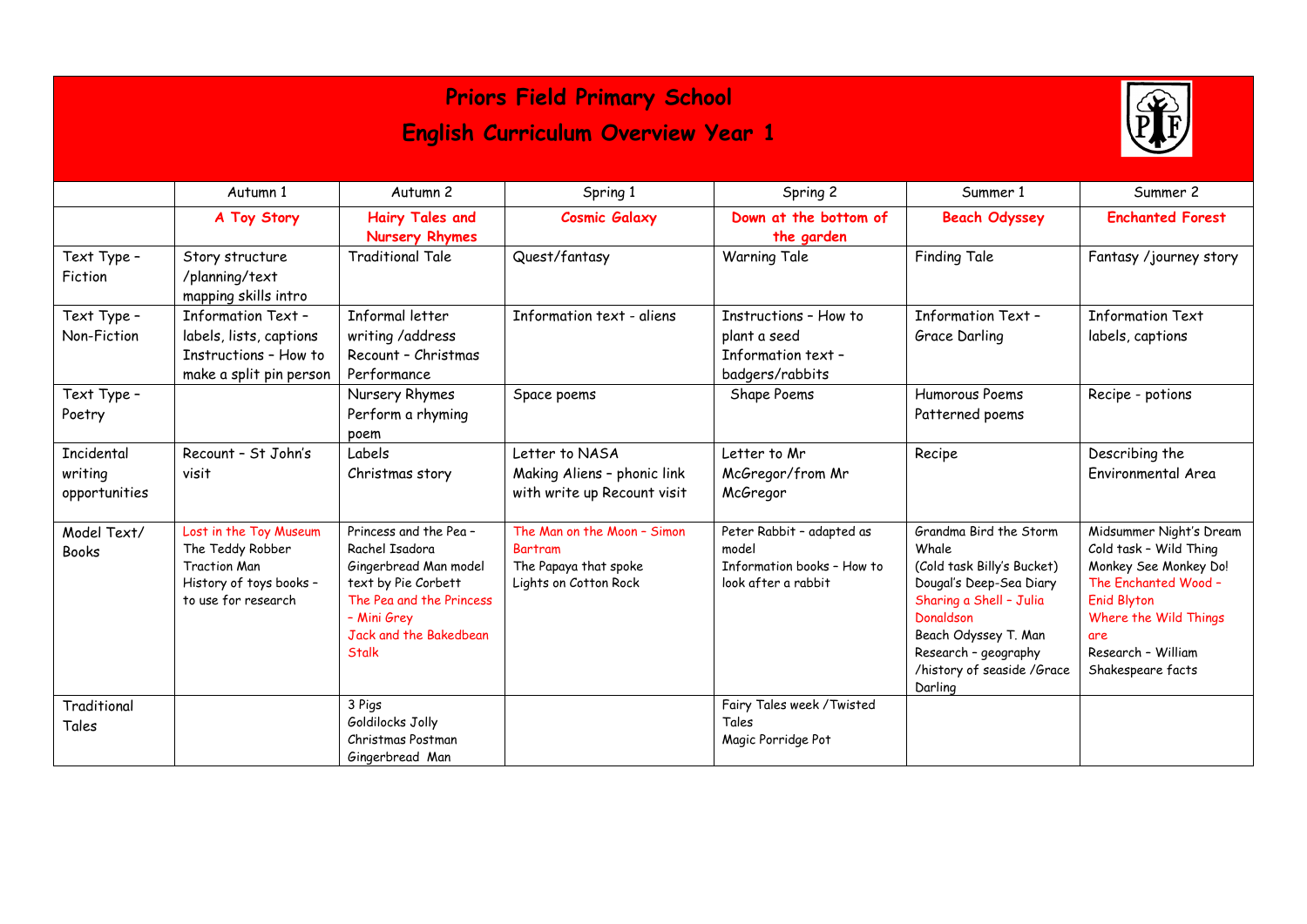| <b>Priors Field Primary School</b><br><b>English Curriculum Overview Year 2</b> |                                                                                                                   |                                                                       |                                                                                                                                                                                  |                                                                                                                                        |                                                                                   |                                                                                                                   |
|---------------------------------------------------------------------------------|-------------------------------------------------------------------------------------------------------------------|-----------------------------------------------------------------------|----------------------------------------------------------------------------------------------------------------------------------------------------------------------------------|----------------------------------------------------------------------------------------------------------------------------------------|-----------------------------------------------------------------------------------|-------------------------------------------------------------------------------------------------------------------|
|                                                                                 | Autumn 1                                                                                                          | Autumn 2                                                              | Spring 1                                                                                                                                                                         | Spring 2                                                                                                                               | Summer 1                                                                          | Summer 2                                                                                                          |
|                                                                                 | <b>Exploring Down</b><br>Under                                                                                    | Remember, Remember                                                    | Night Time                                                                                                                                                                       | <b>Bog Baby</b>                                                                                                                        | Shakespeare-The<br><b>Tempest</b>                                                 | George and the Dragon                                                                                             |
| Text Type -<br>Narrative                                                        | Alternative ending-<br><b>Rainbow Bird</b>                                                                        |                                                                       | Defeating the<br>Monster Tale                                                                                                                                                    | Finding Tale - Bog<br>Baby                                                                                                             | Fantasy opening                                                                   | Defeating the dragon                                                                                              |
| Text Type -<br>Non-Fiction                                                      | Non-Chronological<br>Reports - Australia                                                                          | Diary Entry- Samuel Pepys<br>Newspaper Report -<br>Gunpowder plot     | Non-Chronological<br>Reports-Darkness<br>Monsters                                                                                                                                |                                                                                                                                        | Biography- William<br>Shakespeare                                                 | Newspaper report- dragon<br>eggs found<br>Instructions - How to train a<br>dragon                                 |
| Text Type -<br>Poetry                                                           |                                                                                                                   | Acrostic Poem - War Horse                                             | Riddle- night time                                                                                                                                                               | Shape Poem - King of<br>Tiny Things                                                                                                    | Magical poem- In my<br>box                                                        | Rhyming couplets-<br>Superworm                                                                                    |
| Incidental<br>writing<br>opportunities                                          | Postcards, letter, diary<br>entry, instructions, fact<br>file, describing<br>meerkats, describing<br>Rainbow Bird | Diary entries                                                         | Fact file, character<br>description monster<br>Instructions -<br>Terrible soup                                                                                                   | Instructions,<br>alternative ending,<br>prediction, describing<br>Bog Baby, character<br>description                                   | Diary entry, changing<br>story into play script,<br>letter, describe a<br>setting | Wanted poster, instructions,<br>describing dragon eggs,<br>creating own super mini<br>beast                       |
| Model Text/<br><b>Books</b>                                                     | Meerkat Mail, Rainbow<br>Bird, Wombat goes<br>Walkabout,                                                          | Gunpowder Plot-story<br>GFL- magic grandad<br>GFL- model text created | <b>Owl Babies</b><br>The Lion Inside<br>The Dark<br>Billy and the Beast<br>Little Mouses Big Book<br>of Beasts<br>Beegu<br>The Hodgeheg<br>The Owl who was<br>afraid of the dark | Bog Baby, King of the<br>Tiny Things, A Tadpoles<br>Promise, Slodge<br>At the End of the<br>Rainbow<br>Dr Xargles book of<br>Farthlets | The Tempest<br>The Magic Box - poem                                               | Zog, Superworm, George and the<br>Dragon, How to Train a Dragon,<br>How to Catch a Dragon<br>Billy and the Dragon |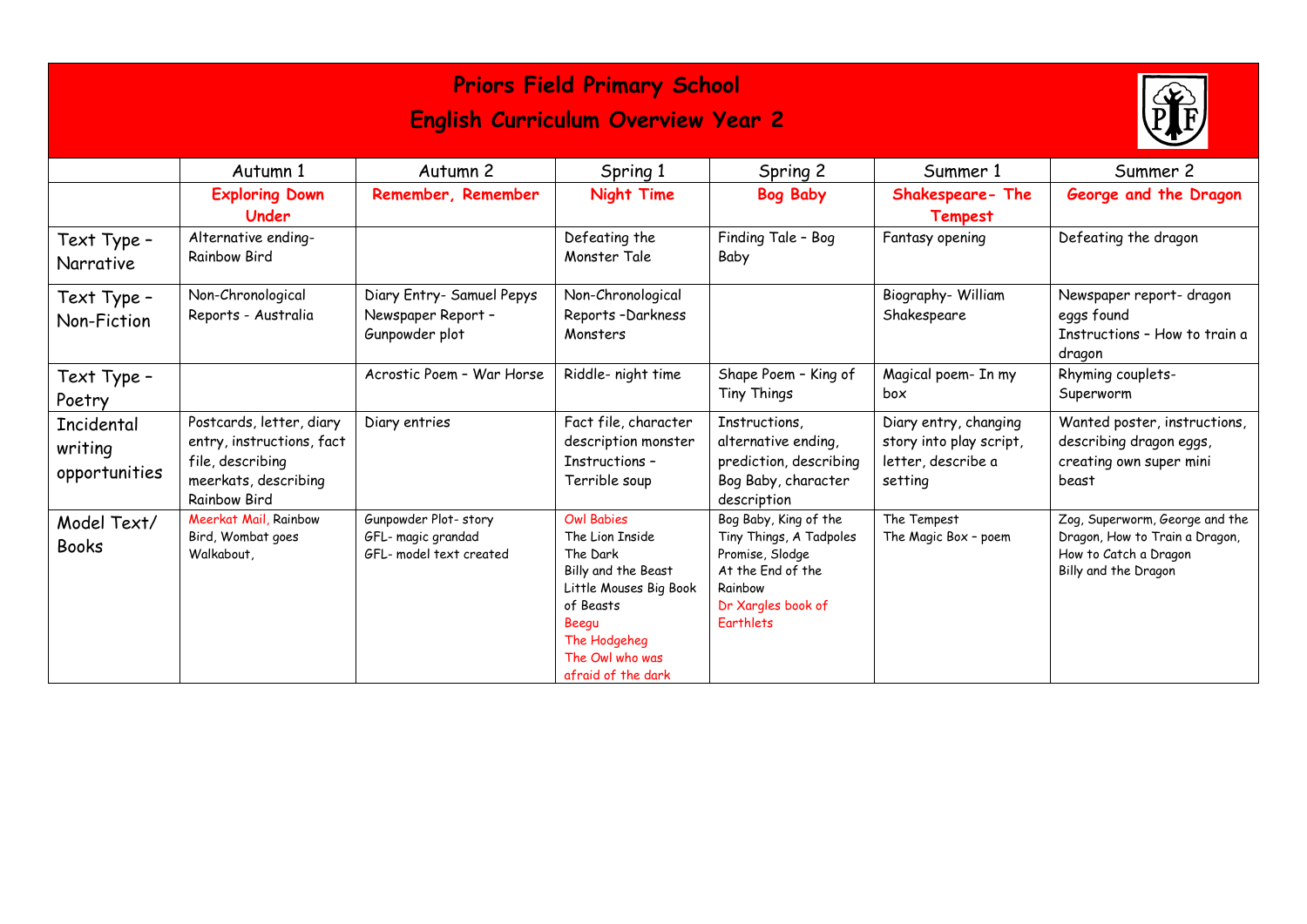| <b>Priors Field Primary School</b><br><b>English Curriculum Overview Year 3</b> |                                                                                                                               |                                                              |                                                                                                                                      |                                                                                                 |                                                                                                                                |                                               |  |  |
|---------------------------------------------------------------------------------|-------------------------------------------------------------------------------------------------------------------------------|--------------------------------------------------------------|--------------------------------------------------------------------------------------------------------------------------------------|-------------------------------------------------------------------------------------------------|--------------------------------------------------------------------------------------------------------------------------------|-----------------------------------------------|--|--|
|                                                                                 | Autumn 1<br><b>Stone Age</b>                                                                                                  | Autumn 2<br><b>Rule Britannia</b>                            | Spring 1<br>Poles Apart                                                                                                              | Spring 2<br>Walk Like An Egyptian                                                               | Summer 1<br>The Secret Garden                                                                                                  | Summer 2<br><b>Rotten Romans</b>              |  |  |
|                                                                                 |                                                                                                                               |                                                              |                                                                                                                                      |                                                                                                 |                                                                                                                                |                                               |  |  |
| Text Type -<br>Narrative                                                        | <b>Warning Tale</b>                                                                                                           |                                                              | Discussion Text                                                                                                                      | First Person -diary<br><b>Twisted Traditional Tale</b>                                          | Portal Story                                                                                                                   | Play script                                   |  |  |
| Text Type -<br>Non-Fiction                                                      | <b>Instructions</b>                                                                                                           | Newspaper reports<br><b>Information Text</b>                 |                                                                                                                                      |                                                                                                 |                                                                                                                                | Instructions - How to<br>make a Roman Chariot |  |  |
| Text Type -<br>Poetry                                                           | Poetry-Nonsense<br>poetry                                                                                                     |                                                              | Shape Poetry - Arctic                                                                                                                |                                                                                                 | Poetry - Haiku                                                                                                                 | Michael Rosen - Don't<br>Chocolate Cake       |  |  |
| Incidental<br>writing<br>opportunities                                          |                                                                                                                               | Letter writing<br>Postcard                                   |                                                                                                                                      | Instructions - How to<br>mummify a body<br>Letter writing<br><b>Information book- Egyptians</b> | Letter - Mary Lennox                                                                                                           | Comic Strip - Boudicca's<br>Rebellion         |  |  |
| Model Text/<br><b>Books</b>                                                     | The Canal<br>Stig of the Dump<br>How to Wash a<br>Woolly Mammoth<br>Stone Age Boy<br>Hansel and Gretal<br>Pebble in my Pocket | The Accidental<br>Prime Minister<br>Bean newspaper<br>report | Should there be<br>tourism in Antarctica?<br>365 Penguins<br><b>Ice Palace - Robert</b><br>Swindells<br>The Abominables<br>Cat Tales | The Egyptian Cinderella<br>Egyptian books -<br>Mummification instructions                       | The Secret Garden<br><b>Elf Road</b><br>The Lion the Witch and the<br>Wardrobe<br>The Bluest of Blues<br>The Secret Sky Garden | Julius Caesar                                 |  |  |
| Traditional<br>Tales                                                            |                                                                                                                               |                                                              |                                                                                                                                      | Cinderella                                                                                      |                                                                                                                                | Goldilocks and the Three<br>Bears             |  |  |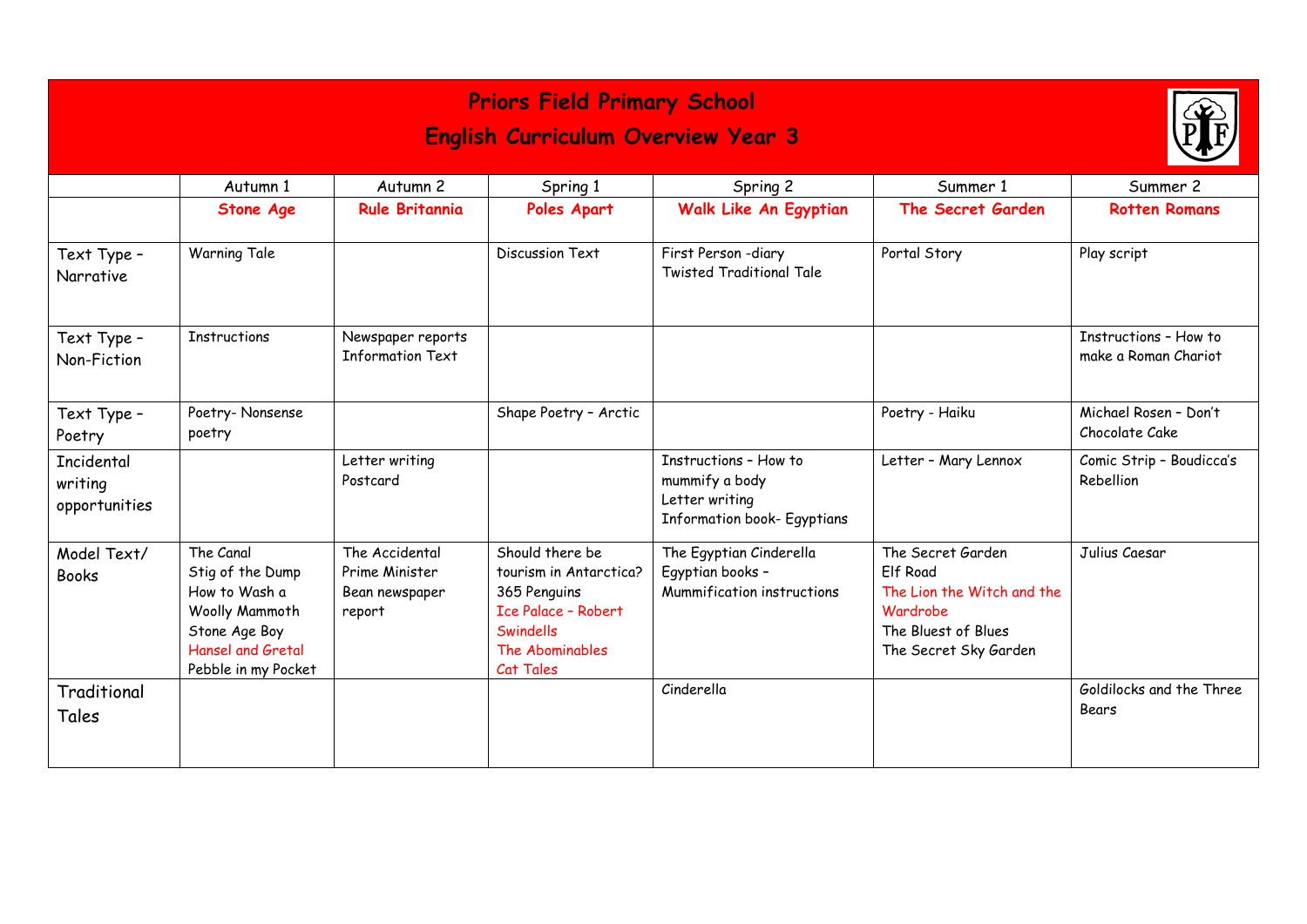| <b>Priors Field Primary School</b><br><b>English Curriculum Overview Year 4</b> |                                                                                 |                                                                                                             |                                                                                                    |                                                                                                                      |                                                                                                 |                                                                                            |  |  |
|---------------------------------------------------------------------------------|---------------------------------------------------------------------------------|-------------------------------------------------------------------------------------------------------------|----------------------------------------------------------------------------------------------------|----------------------------------------------------------------------------------------------------------------------|-------------------------------------------------------------------------------------------------|--------------------------------------------------------------------------------------------|--|--|
|                                                                                 | Autumn 1<br>Much Ado about<br><b>Kenilworth</b>                                 | Autumn 2<br><b>Intrepid</b><br>Explorers -<br>Shackleton                                                    | Spring 1<br><b>Inspirational</b><br><b>Inventors</b>                                               | Spring 2<br><b>Intrepid Explorers -</b><br>Darwin                                                                    | Summer 1<br><b>Wolves</b>                                                                       | Summer 2<br><b>Invaders and Raiders</b>                                                    |  |  |
| Text Type -<br>Narrative                                                        | Comic Strip                                                                     | Short Stories                                                                                               | Stories with a<br>dilemma                                                                          | Wishing Tale                                                                                                         | Traditional tales with<br>a twist                                                               | Conquering the monster tale -<br>focus on historical setting and<br>character introduction |  |  |
| Text Type -<br>Non Fiction                                                      | Persuasive Brochure -<br>Kenilworth Castle                                      | Diary Entry -<br><b>Endurance Expedition</b>                                                                | JLR presentation<br>PowerPoints<br>Fact files on<br>inventions                                     | Debate - Animal testing                                                                                              |                                                                                                 | Newspaper Report - Sutton<br>Who                                                           |  |  |
| Text Type -<br>Poetry                                                           | Senses poetry -<br>Elizabethan Garden<br>National poetry day-<br>Dream Day      | Sea Poetry                                                                                                  | Shape poetry                                                                                       | Rhyming couplets describing the<br>animals in the rainforest                                                         | Wolf Poem - Rhyming<br>Cinquain, diamond                                                        | Persuasive poem to advertise<br>Anglo-Saxon bracelets -<br>Tercet/Limerick                 |  |  |
| Incidental<br>writing<br>opportunities                                          | Postcard from<br>Kenilworth<br>Description based on<br>pictures                 | Applying for a job on<br>board Shackleton's<br>ship<br>Advertising the<br>expedition<br>Setting description | Predictions based on<br>story pictures<br>Red: A Crayon's<br>Story<br>Short stories-Hugo<br>Cabret | Persuasive posters -<br>deforestation                                                                                | Wolf cinquain and<br>diamond poems                                                              | Information text - Who were<br>the Anglo Saxons?                                           |  |  |
| Model<br>Text/<br><b>Books</b>                                                  | Much Ado About<br>Nothing by Andrew<br>Matthews<br>India persuasive<br>brochure | Shackleton's Journey<br>by William Grill<br>Race to the Frozen<br>North                                     | The Most<br>Magnificent Thing<br>The Invention of<br>Hugo Cabret                                   | The vanishing rainforest<br>The Great Kapok Tree<br>The Tin Forest<br>When Darwin Sailed the Sea<br>Darwin's Dragons | Three little wolves<br>and the big bad pig<br>Inside the Villains<br>Wolves by Emily<br>Gravett | Beowulf and Grendel part 1 by<br>Pie Corbett<br>Freedom for Bron by N.S<br>Blackman        |  |  |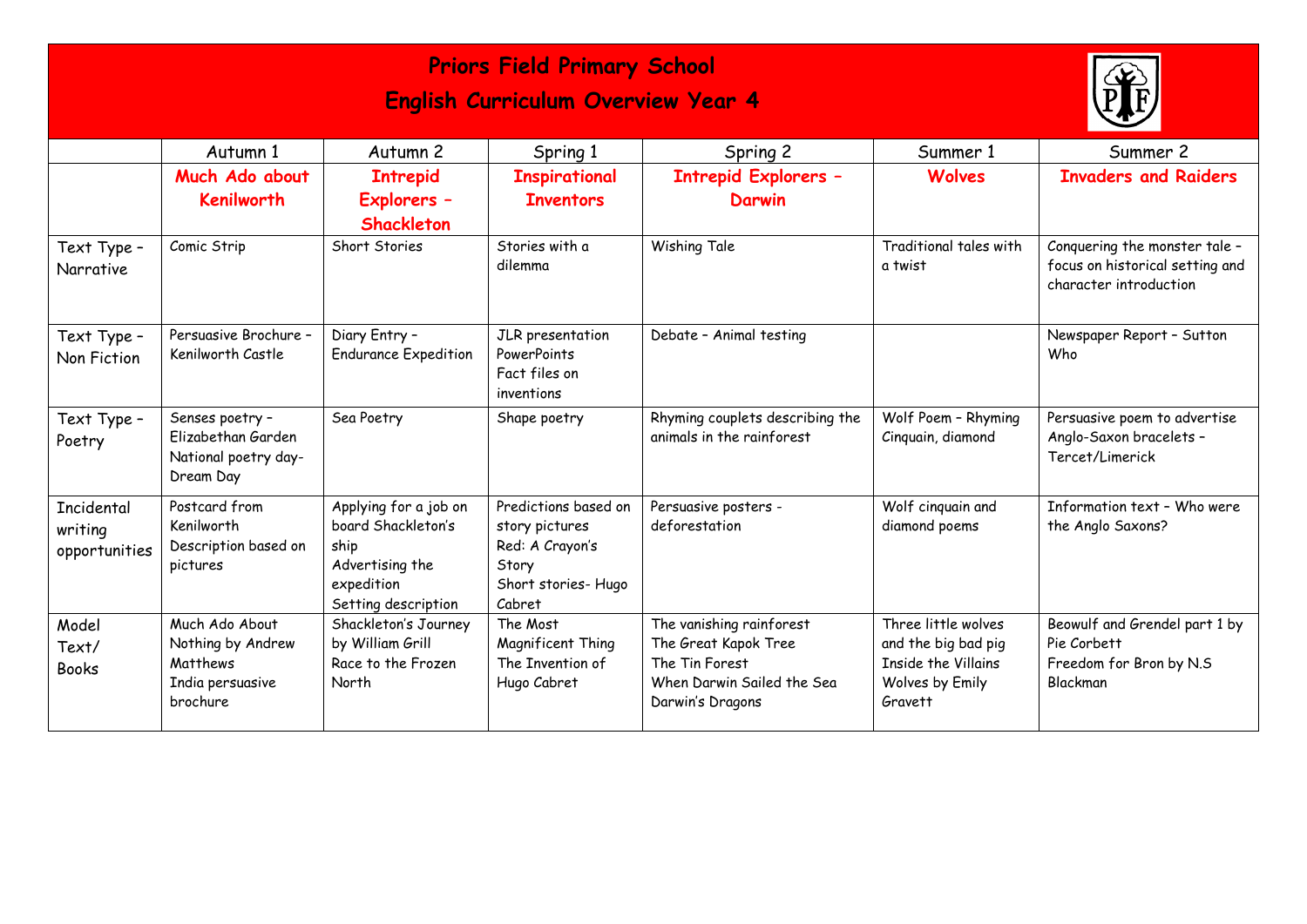| <b>Priors Field Primary School</b><br><b>English Curriculum Overview Year 5</b> |                                                                                                                          |                                                                                                                                                                 |                                                                                     |                                                                                                                                |                                                                                                                        |                                                                                                                                |  |  |
|---------------------------------------------------------------------------------|--------------------------------------------------------------------------------------------------------------------------|-----------------------------------------------------------------------------------------------------------------------------------------------------------------|-------------------------------------------------------------------------------------|--------------------------------------------------------------------------------------------------------------------------------|------------------------------------------------------------------------------------------------------------------------|--------------------------------------------------------------------------------------------------------------------------------|--|--|
|                                                                                 | Autumn 1                                                                                                                 | Autumn 2                                                                                                                                                        | Spring 1                                                                            | Spring 2                                                                                                                       | Summer 1                                                                                                               | Summer 2                                                                                                                       |  |  |
|                                                                                 | Out of this<br>World                                                                                                     | Kensuke's Kingdom                                                                                                                                               | The Vikings are<br>Coming                                                           | Wild at Heart                                                                                                                  | <b>H20</b>                                                                                                             | <b>Chariots of Fire</b>                                                                                                        |  |  |
| Text Type -<br><b>Narrative</b>                                                 | Biographies                                                                                                              | Adventurous suspense<br>stories                                                                                                                                 | Norse Myth                                                                          | Meerkats and the<br>Vulture                                                                                                    | A River's Journey<br>Floodland                                                                                         | Play Scripts                                                                                                                   |  |  |
| Text Type -<br>Non Fiction                                                      | Biographies<br>Non-Chronological<br>Reports                                                                              | Fact file - Japan                                                                                                                                               | <b>Instructions (Viking</b><br>Boat)<br>Fact File - Vikings<br>Persuasive writing   | Persuasive and<br>Discursive Writing                                                                                           | Letter writing<br>(formal)                                                                                             | Fact file on Ancient Greece<br>Timeline of Olympic games                                                                       |  |  |
| Text Type -<br>Poetry                                                           | $I$ am $\ldots$<br>The Cave of Curiosity                                                                                 | Haikus<br>Tankas                                                                                                                                                | Norse Myth rhyming<br>couplets                                                      |                                                                                                                                | Hello H2O poetry                                                                                                       | Shakespeare poetry                                                                                                             |  |  |
| Incidental<br>writing<br>opportunities                                          | Fact and Opinion<br>Diary entry<br>Setting description<br>Newspaper report                                               | <b>Character Descriptions</b><br><b>Setting Descriptions</b><br>Prediction<br>Different character<br>perspective<br>Diary entry<br>Informal letter<br>New Blurb | <b>Character Descriptions</b><br><b>Setting Descriptions</b><br>Viking fact file    | <b>Rhyming Challenges</b><br>Informative leaflet                                                                               | Character<br>Descriptions<br>Setting Descriptions<br>Whitby recounts<br>/letters/reviews<br>Diary entries<br>New blurb | Greek myths and Gods<br>Olympian diary entry<br>Character description<br>Newspaper report                                      |  |  |
| Model<br>Text/Books                                                             | Cosmic - It's one giant<br>leap for boy-kind<br>A range of<br>biographies (based on<br>different astronauts)<br>Research | Kensuke's Kingdom<br><b>Beetle Boy</b>                                                                                                                          | How Night Came -<br>T <sub>4</sub> W<br><b>Illustrated Norse</b><br>Myths (Osborne) | Written in March<br>(William Wordsworth)<br>Research<br>Wild Animals of the<br>South<br>Meerkats and vulture-<br>literacy shed | Flotsam (David<br>Weisner)<br>Journey to the River<br>Sea<br>Hello H2O poetry<br>Floodland- Marus<br>Sedgwick          | Twelfth Night- A Shakespeare<br>Story retold by Andrew<br>Matthews<br>Topic books on Ancient Greece<br>Greek Myths<br>Research |  |  |